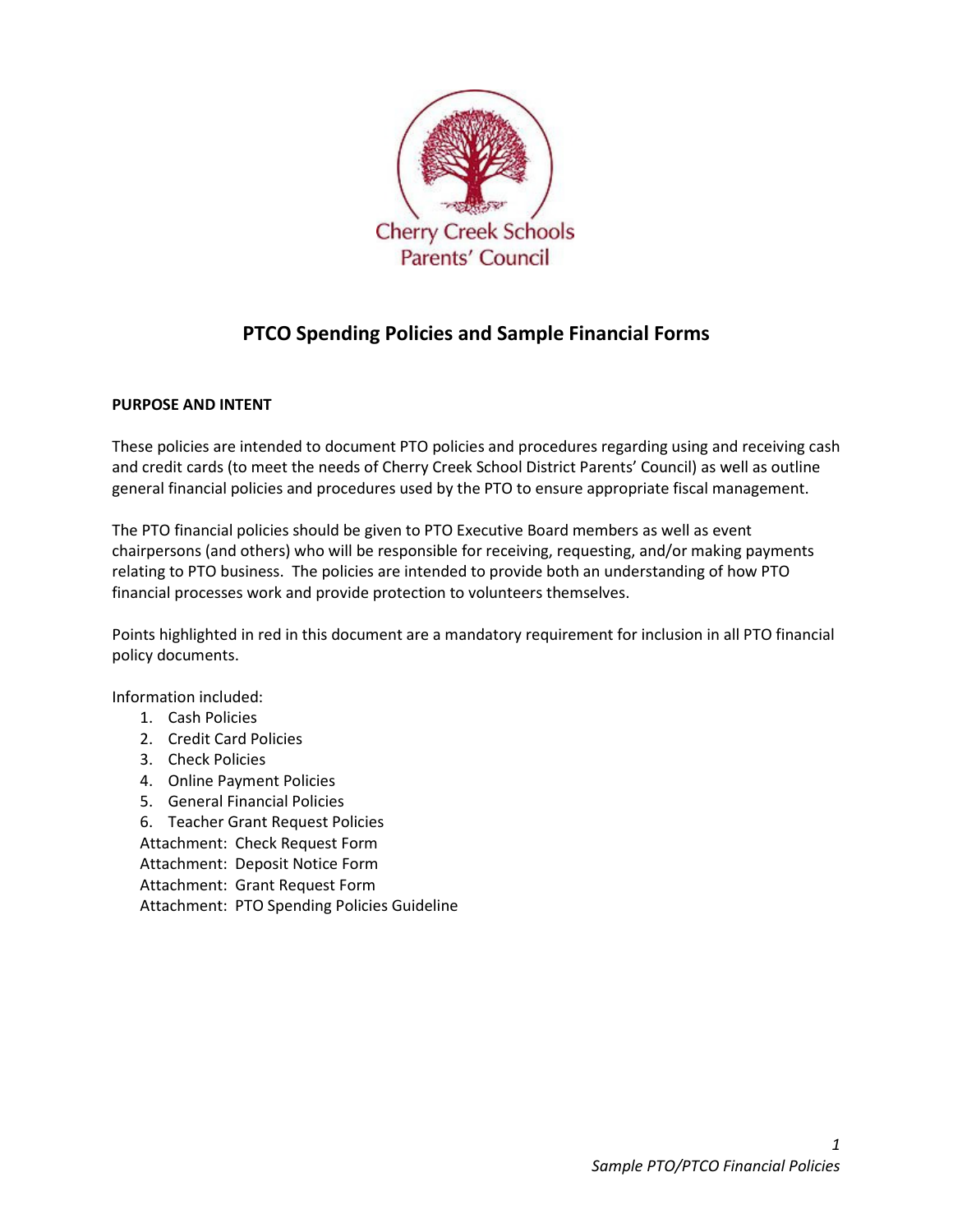#### SAMPLE SCHOOL PTO FINANCIAL POLICIES

## 1. CASH POLICIES

#### Paying with Cash:

Sample School PTO does not maintain a petty cash account and cannot pay cash for PTO purposes.

#### Accepting Cash Payments:

Sample School PTO accepts cash for payments made to the PTO.

Two people must be present when cash is being handled or counted. The final tally needs to be noted and signed off on by both parties and the matching funds must be deposited into the Sample School PTO bank account within 48 hours of the event.

Order forms should be used, and those order forms should indicate that the purchaser paid with cash, and the cash amount paid. The order forms should be kept by the PTO until at least 30 days after the purchased items are delivered.

Order forms and accompanying cash payments should be kept secured in the school's front office until the cash is deposited.

In cases where an order form is not applicable (e.g. Popcorn Sales), the event chairperson and one other must count the cash and sign the Sample School PTO Deposit Notice Form indicating the amount of cash received.

Cash should be given to the PTO Treasurer, with a completed Deposit Notice immediately after the event or sale. If the PTO Treasurer is not present at the event, cash awaiting deposit must be secured at the school until receipt by the Treasurer.

Under no circumstances should any cash raised at an event or sale be spent (even with a receipt) before being deposited. It must be deposited into the Sample School PTO account and then spent under the PTO spending policy guidelines.

The Treasurer must retain the bank cash deposit advice (equaling the amount counted and signed off on the Deposit Notice) and attach it to the Deposit Notice for record keeping. This will verify that all funds accounted for are deposited into the PTO bank account with complete transparency.

Parents' Council has a sample EVENT DEPOSIT NOTICE excel spreadsheet that is most helpful when handling event cash. Please reach out to the CCSD Parents' Council Treasurers for a copy.

## 2. CREDIT CARD POLICIES

## Paying with Credit Card:

Sample School PTO does not have a credit card account and therefore cannot pay for purchases with a credit card.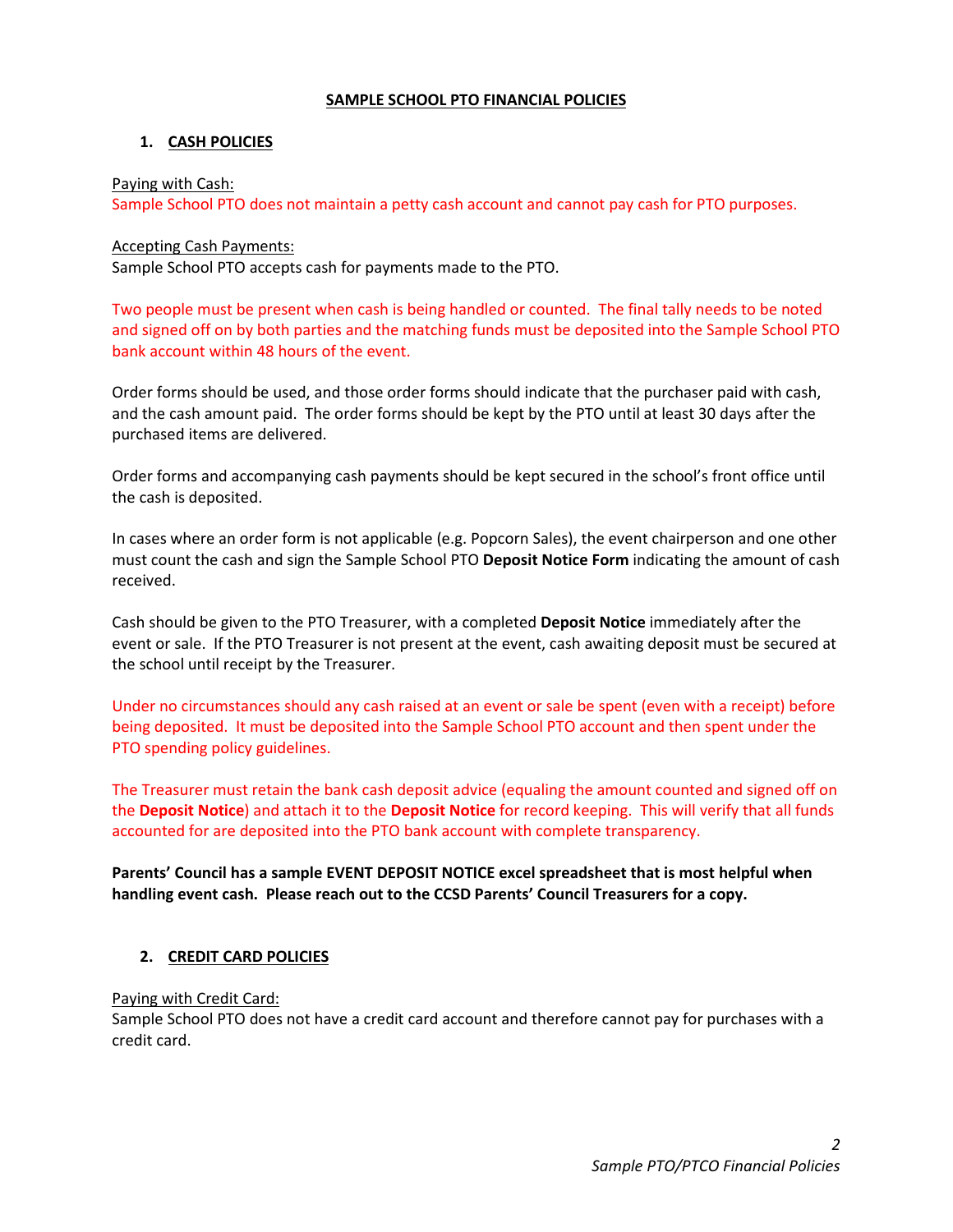#### Accepting Credit Card Payments:

Sample School PTO does not have a credit card facility and therefore cannot process credit card payments for items payable directly to the PTO.

#### **OR**

Sample School PTO has a credit card facility available and can therefore process credit card payments for items payable directly to the PTO.

- Credit Card information should be stored in the school safe until processed.
- All transactions should be processed at the school. No person(s) may remove credit card information from the school property.
- A crosscut shredder should be purchased and kept at school for use when destroying written credit card information.
- No credit card transactions should be processed unless two designated parent PTO members are present.
- A master list of each transaction including payee's name and amount charged must be kept for financial record keeping. If the credit card system can produce a list, that list will be sufficient. If not, a manual spreadsheet needs to be maintained and kept.
- Once the charges have been processed, a statement should be printed showing the total charges processed. A copy of this list must be given to the Treasurer for reconciliation with the bank deposits from the credit card company.

In cases where a vendor accepts credit cards as a form of payment (e.g. Book Fair), order forms or credit card receipts must be kept secure and locked in the school safe until the vendor collects the information. This will minimize the risk of unauthorized access to credit card information.

## 3. CHECK POLICIES

Paying with Check:

Sample School PTO maintains a checking account and can pay for purchases with a check.

A Check Request Form is used to request and document any check to be written from the Sample School PTO checking account, including paying vendors and reimbursing individuals for expenses they incur on behalf of the PTO. Appropriate documentation for the purpose of the request should be attached to the form (e.g. receipts, invoices, etc.).

## Checks will not be written for any purpose without an approved Check Request Form.

The Check Request Form requires approval by the Treasurer, except in cases where the check would be made payable to the Treasurer (i.e. for reimbursement). In that case, the Co-Treasurer or President must approve the Check Request Form.

Checks will be made out and signed by the Treasurer, unless the check is payable to the Treasurer (i.e. for reimbursement). In that case, the Co-Treasurer or President (another approved account signatory) will sign the check. At no time can a check made out to an individual be signed by that same individual. In other words, you cannot write a check to yourself and sign it.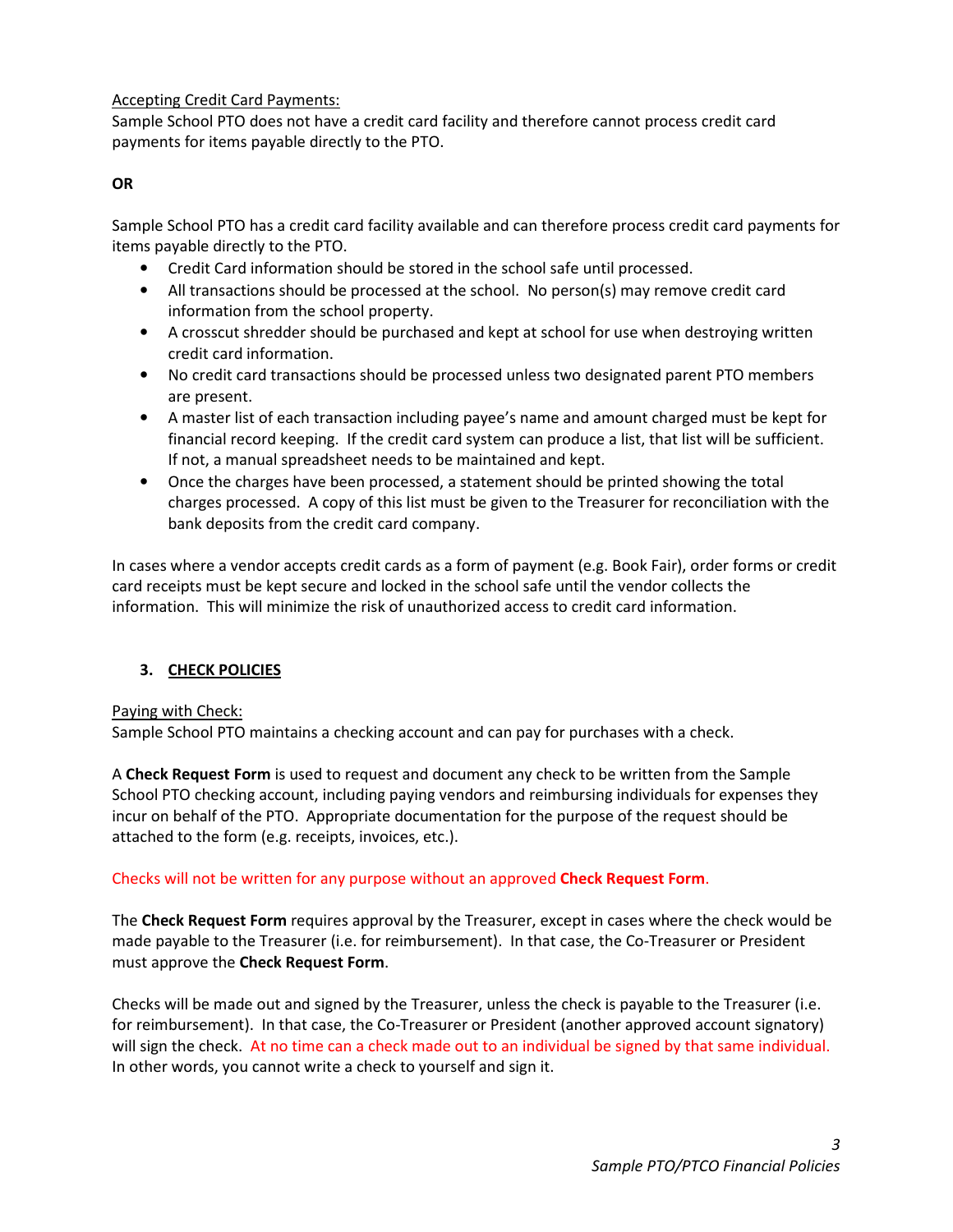Checks over \$500.00 require approval by the Co-Treasurer or President. These checks must be cosigned by the Co-Treasurer or President (another approved account signatory).

Treasurers should never write a check for anything without an invoice or receipt. Documentation is mandatory, not optional. The Check Request Form is additional documentation to support the invoice or receipt.

Accepting Check Payments:

Sample School PTO accepts checks for payments made to the PTO.

Order forms should be used, and those order forms should indicate that the purchaser paid with a check, the amount paid and the check number. The order forms should be kept by the PTO until at least 30 days after the purchased items are delivered.

Checks must be kept and secured in the school front office until deposited. Checks must be given to the Treasurer with a completed Deposit Notice as soon as practical after an

event or sale. Checks should be deposited within 48 hours of an event or sale in order to minimize the risk of "returned" checks.

For deposits with multiple checks, a spreadsheet detailing names, amounts and check numbers should be attached to the Deposit Notice and given to the Treasurer for accurate record keeping.

Sample School PTO will attempt to collect bank fees and the original check amount for checks that are returned. Sample School PTO reserves the right to refuse to accept checks from individuals who have "bounced" checks to the PTO in the past.

## 4. ONLINE PAYMENT POLICIES

## Paying with an Online Payment Account:

Sample School PTO does not have an online payment account and therefore cannot pay for purchases with an online account.

## Accepting Online Payments:

Sample School PTO does not accept online payment for items payable directly to the PTO.

## **OR**

Sample School PTO accepts online payments for items payable directly to the PTO from online payment processors such as PayPal, CheddarUp, Black Tie Technology, RevTrack etc.

- This service should be set up and managed by the Treasurer or President. The account should be in the PTO's name and associated with the generic email address used by the PTO. Personal accounts and personal emails are NOT to be used for PTO finances.
- A master list of each transaction including payee's name and amount paid must be kept for financial record keeping. If the online payment system can produce a list, that list will be sufficient. If not, a manual spreadsheet needs to be maintained and kept.
- Once the payments have been processed, a statement should be printed showing the total payments processed. This list must be kept by the Treasurer and used for reconciliation with the bank deposits from the payment processing company.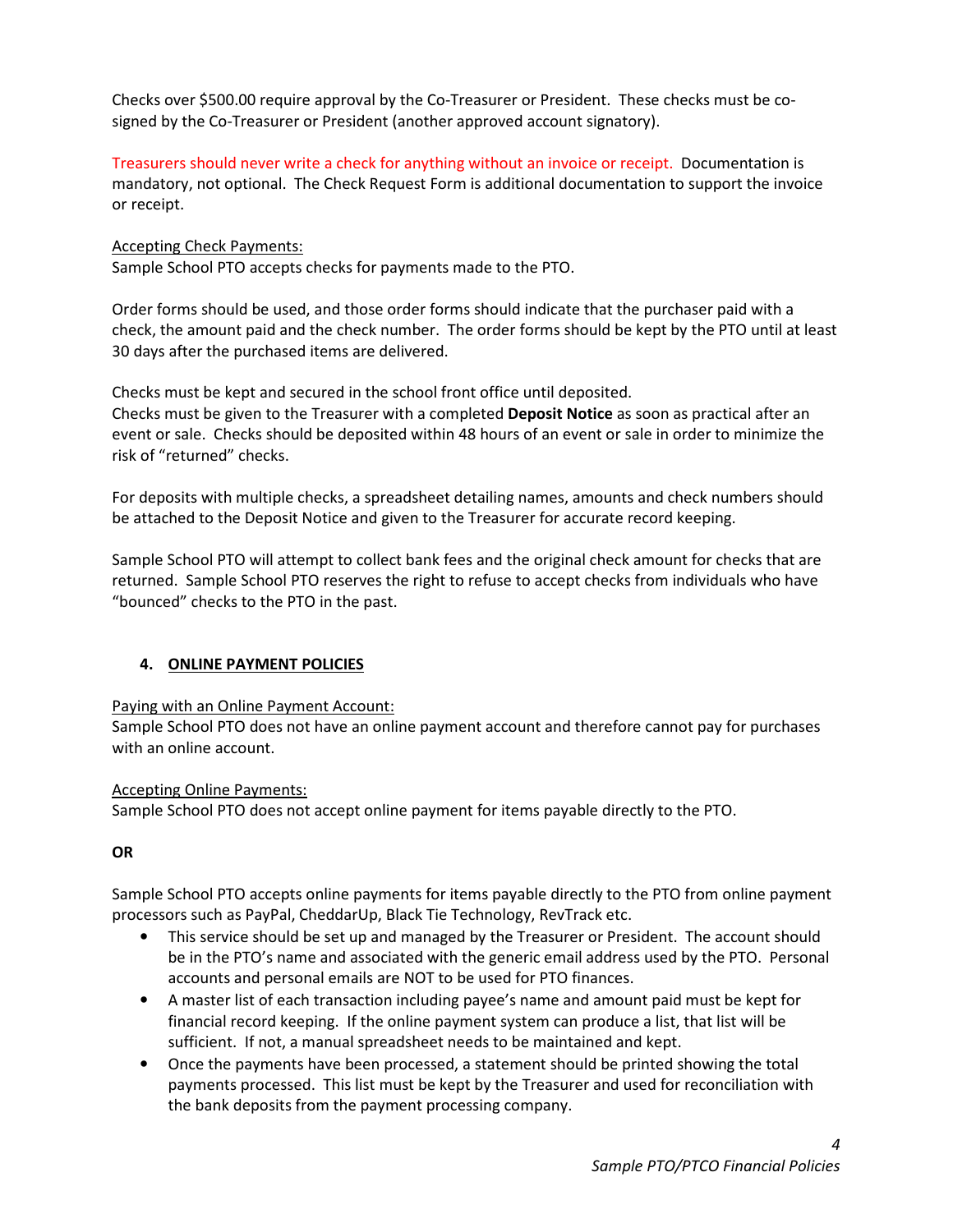• Online payment processing companies charge a fee for their service. It will be decided by the PTO Executive Board whether the fee will be picked up by the payee/donor or by the PTO.

## 5. GENERAL FINANCIAL POLICIES

The General Membership must approve the Sample School PTO budget annually. Once the budget is approved, budgeted items do not need further membership approval in order to be paid.

Non-budgeted items over \$500.00 need the approval of General Membership.

Sample School PTO bylaws allow the Executive Board to approve a non-budgeted expenditure up to \$500.00.

Bank Statements and the bank reconciliation must be reviewed monthly (and signed off) by the PTO President or appointed Executive Board representative other than the Treasurer. Copies of all written checks are to be included. This ensures the reconciliation payees match the cashed checks and removes all liability from the Treasurer and other Board members of your fiscal responsibility to the parent community.

The PTO President or appointed Executive Board representative should have access to online or paper bank statements.

#### Fraud Reporting Process

In the unfortunate event that fraudulent activity is uncovered, it is the responsibility of a representative of the Sample School PTO Executive Board to inform the Principal and the President of CCSD Parents' Council of such activity on the same day you learn of the activity either by phone or email. The Principal will report the matter to the Cherry Creek School District as will the Parents' Council President. Appropriate action will be taken by the District.

Under no circumstances should any member of Sample School PTO enter into negotiations for funds to be repaid without reporting the matter.

#### Guidelines on Appropriate PTO-related Expenses

#### IRS Guidelines for Non-Profit Organizations

Sample School PTO is a tax-exempt 501(c)(3) organization. For an organization to continue to be classified as tax-exempt under section  $501(c)(3)$  of the Internal Revenue Service Code, the organization must be organized and operate "exclusively" for public purposes.

Any public, tax-exempt charitable group, such as Sample School PTO, must use all of the group's assets for its public, tax-exempt purpose. Therefore, none of the PTO's funds can be used to benefit private individuals. The only exception is when an individual benefits as a by-product of carrying out the Sample School PTO's purpose.

The Sample School PTO's purpose is "to assist in attaining the highest level of education and welfare for the entire student body of Sample School".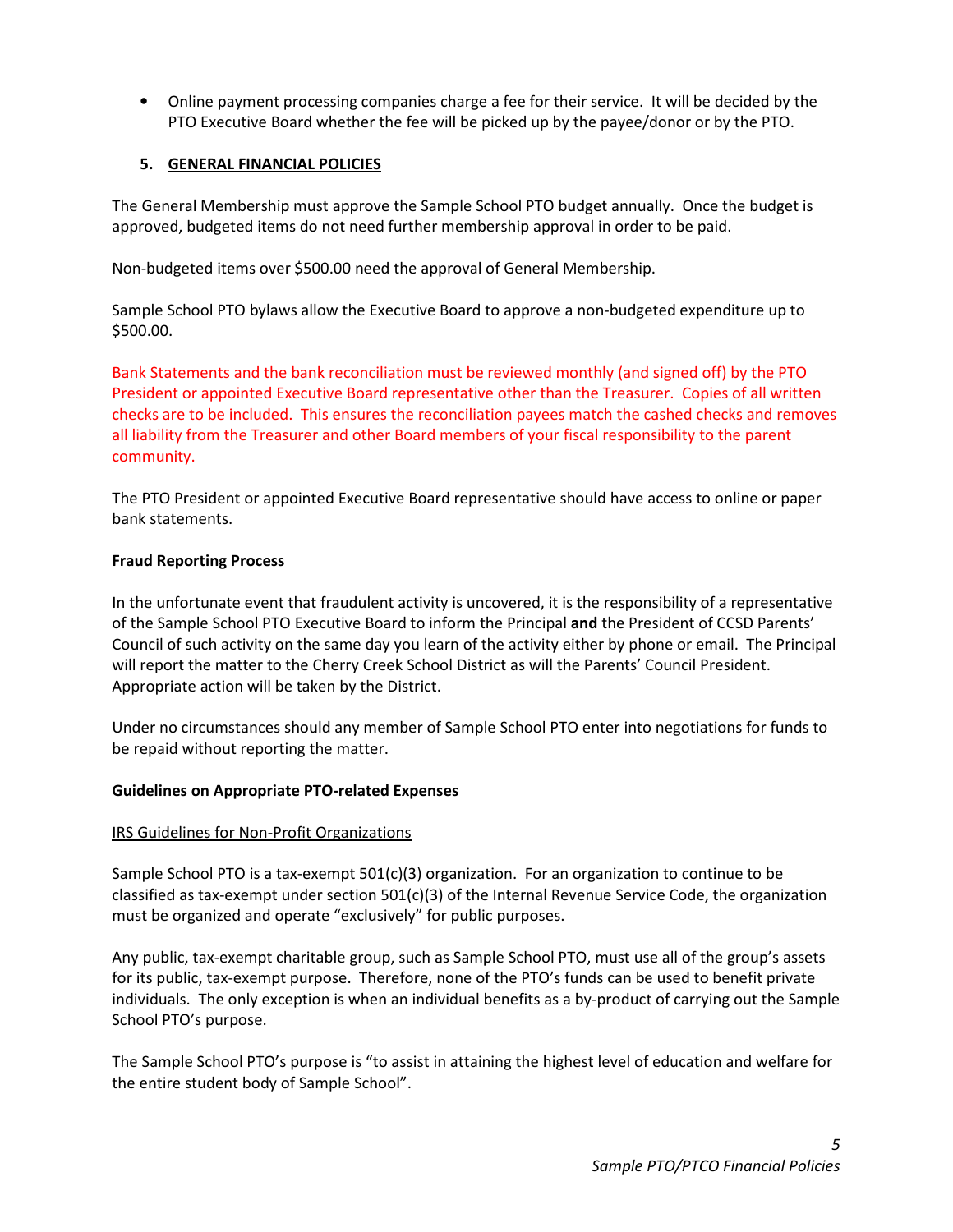Expenses related directly to the educational environment and student experience are clearly allowable under the IRS guidelines. Examples include: technology hardware and software, playground equipment, assemblies, instructional equipment, books, and costs associated with PTO-sponsored school/community events such as Family Nights, Movie Nights, Popcorn Days, and School Carnivals.

Appreciation gifts do not directly support the Sample School PTO's purpose, and are considered inappropriate expenses. Under IRS guidelines, the most conservative approach would be to have no expenses in this category at all. However, the Sample School PTO follows the standards for federal employees which allows "modest items of food and refreshment" and gifts with a market value of \$20.00 or less.

Reimbursement of expenses incurred by an individual on behalf of the Sample School PTO is not considered "individual benefit" as long as the expenses being reimbursed are approved and/or appropriate and have a receipt.

## 6. TEACHER GRANT REQUEST POLICIES

The Sample School PTO Bylaws state:

Fifteen percent of net proceeds from fundraising efforts, the proceeds of which are not otherwise specifically designated for another purpose, will be used to fund teacher grants for the current year. If the proceeds from a particular fundraising event are explicitly designated for a specific purpose, those net proceeds shall not be included in the calculation of the amount available for teacher requests.

The Sample School PTO Executive Board will determine the timing of teacher grant cycles, but will have at least one per school year. Teacher grant requests should be submitted in accordance with grant cycle deadlines and all grants for a particular cycle will be evaluated at the same time in order to prioritize limited funding.

Grants must be awarded in time for the grant to be used within the fiscal period that it was raised. It is important to give teachers enough lead time to use funds that have been approved. It is recommended that all grants be finalized, approved and funded by March  $31<sup>st</sup>$  of each school year.

Prior to submission to the PTO, teacher grant requests should be reviewed by the Principal. Principal recommendations should be taken into consideration but final approval is made by the appropriate grant committee or PTO Executive Board. The Principal does not have the authority to veto grant requests but may prioritize requests and recommend action and/or outcome.

The PTO cannot pay for the costs associated with receiving credit from a training or workshop for teachers, as that is considered a personal or private benefit. However, non-credit portions of workshops or trainings will be considered on a case by case basis, with preference given to matching training grants provided by the Cherry Creek School District up to \$250.00.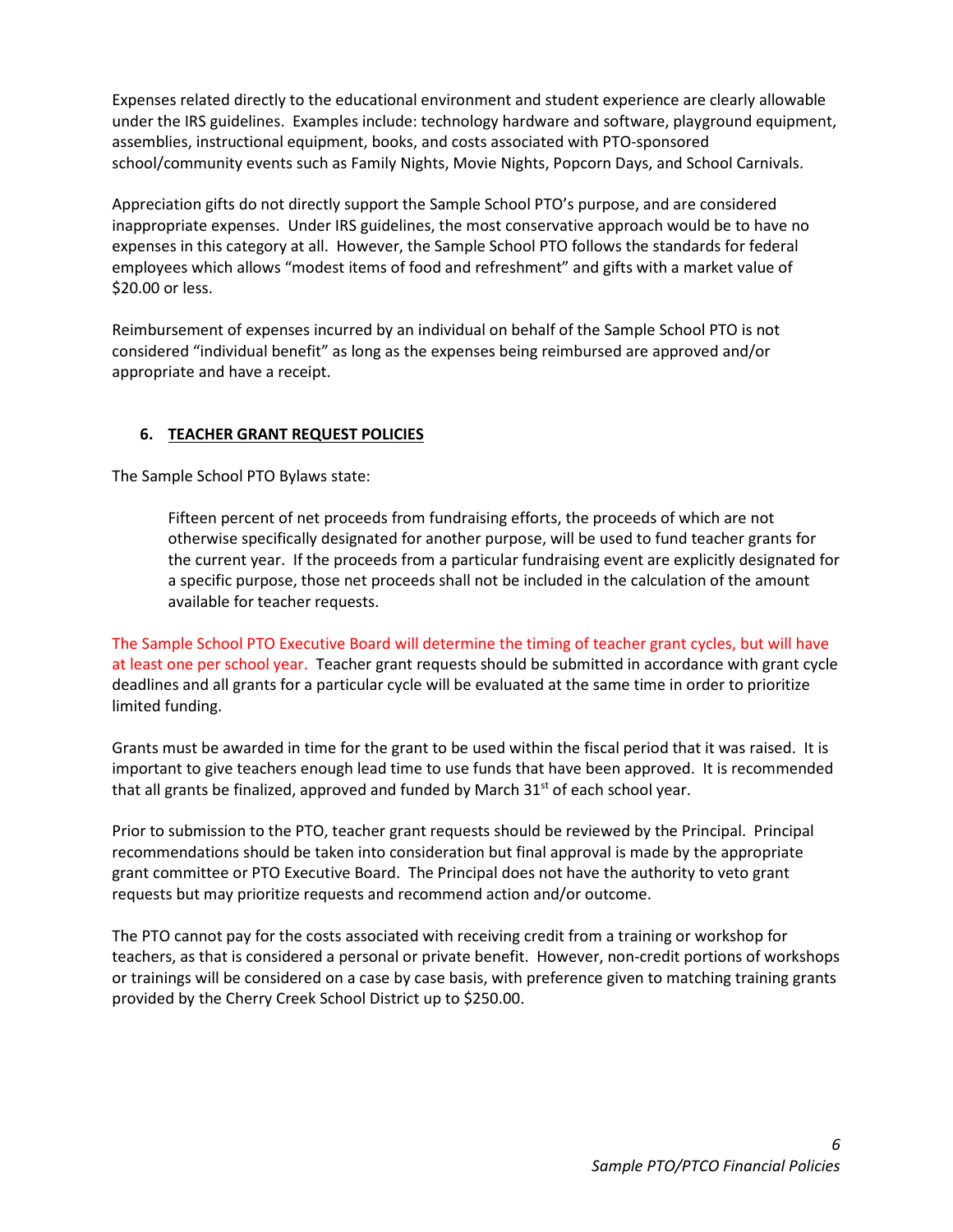## SAMPLE SCHOOL PTO Check/Reimbursement Request

| Reason for Check/Description: |  |                                                            |  |  |  |
|-------------------------------|--|------------------------------------------------------------|--|--|--|
|                               |  |                                                            |  |  |  |
|                               |  |                                                            |  |  |  |
|                               |  | Remit Check: □ Mail □ PTO Mailbox (Front Office) □ Pick Up |  |  |  |
|                               |  |                                                            |  |  |  |
|                               |  |                                                            |  |  |  |
|                               |  |                                                            |  |  |  |

If this is a bill that needs to be paid directly to a vendor, please attach the bill/ invoice to this form and the Treasurer will mail it. Leave in the PTO Mailbox in the front office at school or scan and email copies to xxxxxx@xxxxx.com.

If this is a reimbursement of personal funds, please attach original receipts and leave in the PTO Mailbox at school for the Treasurer to collect. Treasurer is required to collect and keep original receipts. Please note reimbursements will not be made without appropriate documentation.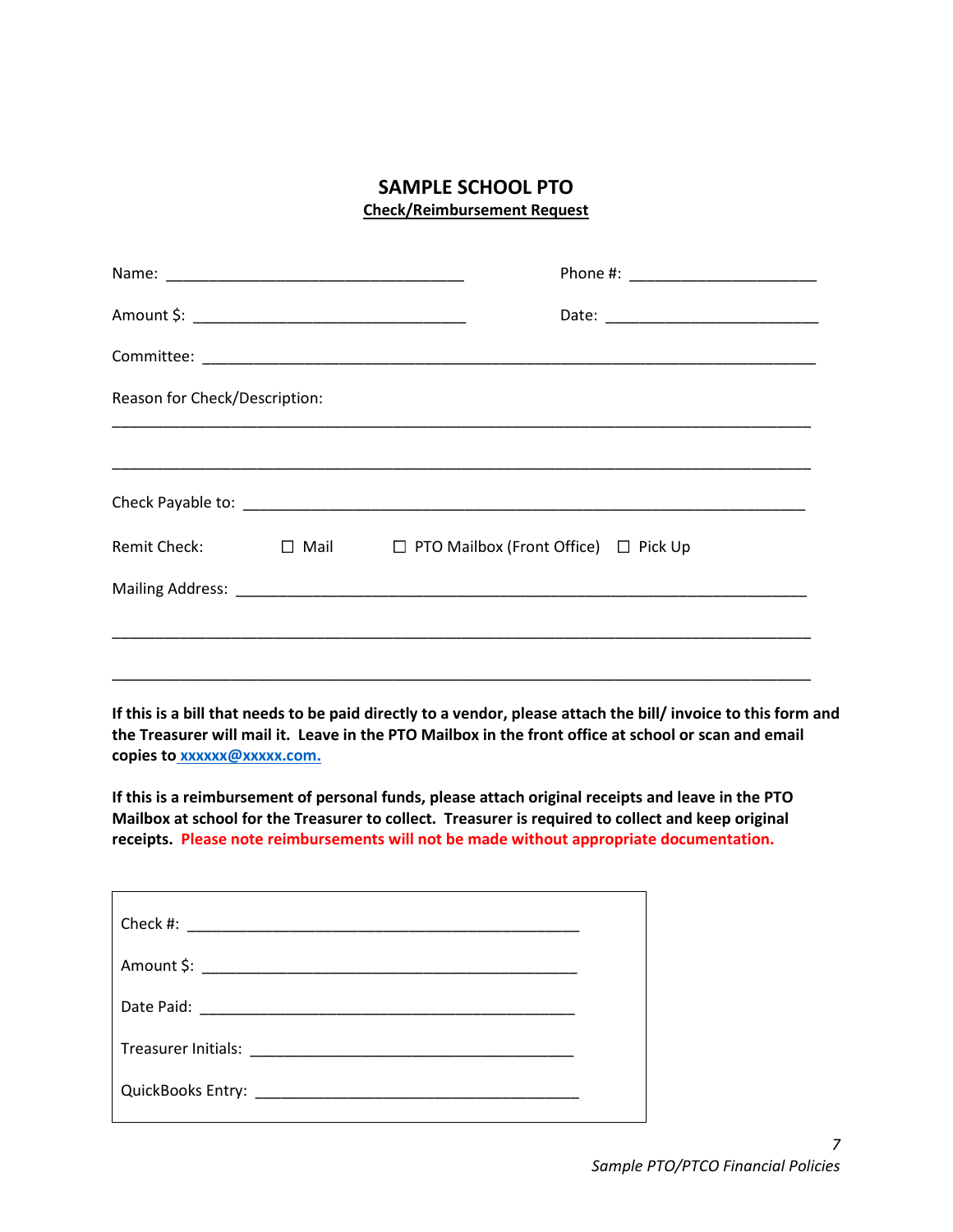# **SAMPLE SCHOOL PTO Deposit Notice**

| Specific Description of Source (e.g. Popcorn Sale, Fall Carnival, School Supply Sale): |  |  |  |  |
|----------------------------------------------------------------------------------------|--|--|--|--|

| Cash:                                                                                                                                                                                                                                                                                                                              | <b>Checks:</b>                                                                                                                                                                                                                |
|------------------------------------------------------------------------------------------------------------------------------------------------------------------------------------------------------------------------------------------------------------------------------------------------------------------------------------|-------------------------------------------------------------------------------------------------------------------------------------------------------------------------------------------------------------------------------|
| $$100 x$ $=$ $$$                                                                                                                                                                                                                                                                                                                   |                                                                                                                                                                                                                               |
|                                                                                                                                                                                                                                                                                                                                    | <u> 1980 - Johann John Harry, mars ar yw i gweledd y cyfeiriad y ganleithiau y cyfeiriad y ganleithiau y ganleit</u>                                                                                                          |
| \$20 x $\frac{ }{ }$ = $\frac{ }{ }$ = $\frac{ }{ }$ = $\frac{ }{ }$ = $\frac{ }{ }$ = $\frac{ }{ }$ = $\frac{ }{ }$ = $\frac{ }{ }$ = $\frac{ }{ }$ = $\frac{ }{ }$ = $\frac{ }{ }$ = $\frac{ }{ }$ = $\frac{ }{ }$ = $\frac{ }{ }$ = $\frac{ }{ }$ = $\frac{ }{ }$ = $\frac{ }{ }$ = $\frac{ }{ }$ = $\frac{ }{ }$ = $\frac{ }{$ |                                                                                                                                                                                                                               |
| $$10 x$ $=$ $$20 x$                                                                                                                                                                                                                                                                                                                |                                                                                                                                                                                                                               |
| $$5 x$ $=$ $$200$                                                                                                                                                                                                                                                                                                                  | the control of the control of the control of the control of the control of the control of the control of the control of the control of the control of the control of the control of the control of the control of the control |
| $$1x$ = $=$                                                                                                                                                                                                                                                                                                                        | <u> 1989 - Johann John Stoff, deutscher Stoffen und der Stoffen und der Stoffen und der Stoffen und der Stoffen u</u>                                                                                                         |
| $.25 x$ $=$ $-$                                                                                                                                                                                                                                                                                                                    |                                                                                                                                                                                                                               |
| $10 x$ = $=$                                                                                                                                                                                                                                                                                                                       | <u> 1989 - Johann John Harry, mars ar yn y brenin y brenin y brenin y brenin y brenin y brenin y brenin y brenin</u>                                                                                                          |
| $.05 x$ $=$ $-$                                                                                                                                                                                                                                                                                                                    |                                                                                                                                                                                                                               |
| $.01 x$ $=$ $-$                                                                                                                                                                                                                                                                                                                    | <u> 1980 - Johann John Stone, markin amerikan bisa di sebagai kecamatan dalam kecamatan dan bisa di sebagai kecam</u>                                                                                                         |
|                                                                                                                                                                                                                                                                                                                                    |                                                                                                                                                                                                                               |
|                                                                                                                                                                                                                                                                                                                                    |                                                                                                                                                                                                                               |
|                                                                                                                                                                                                                                                                                                                                    |                                                                                                                                                                                                                               |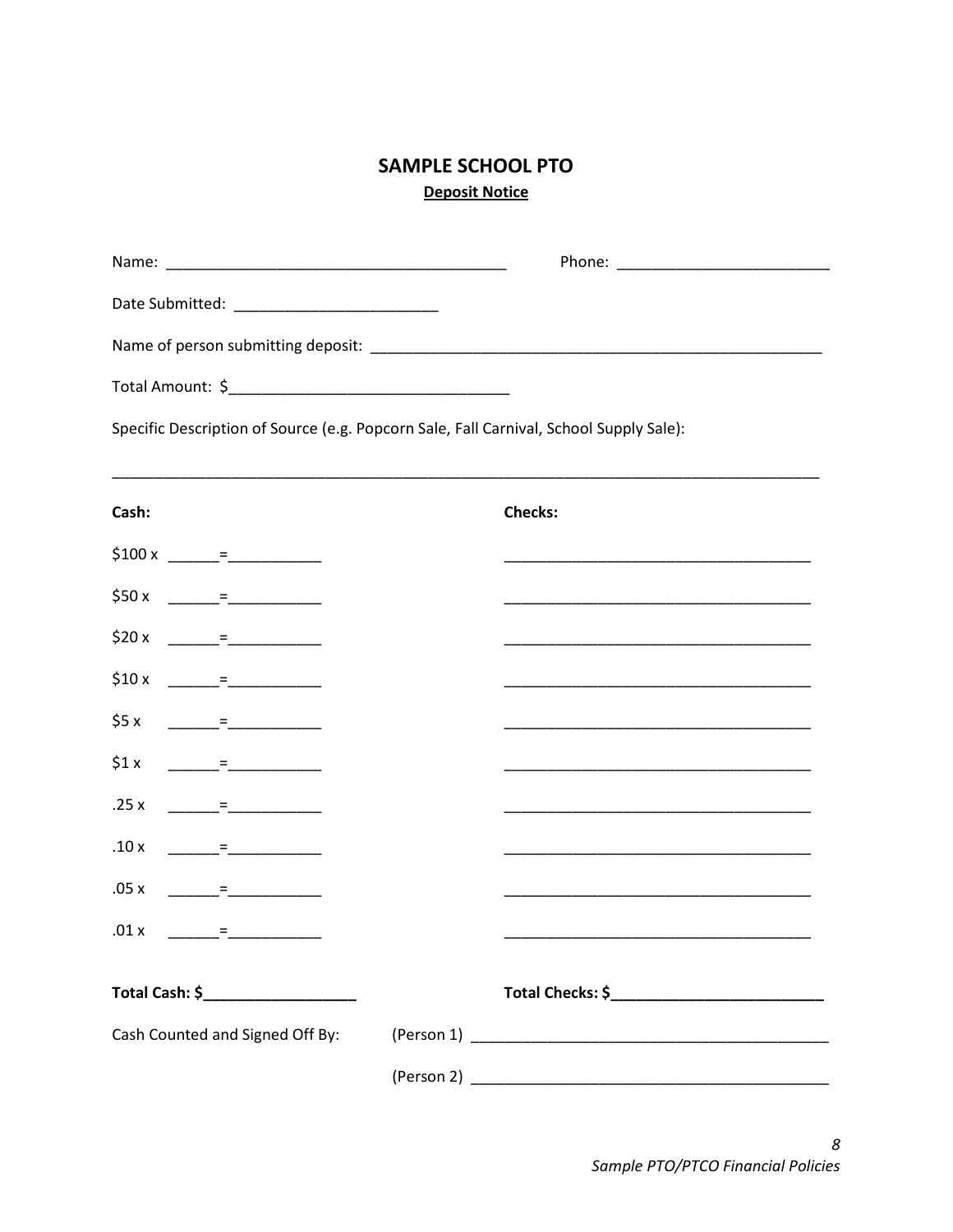## SAMPLE SCHOOL PTO GRANT PROCESS Applications for 20xx-20xx

Thank you for applying for a PTO grant. We will try to award as many grants as our funds allow.

Please complete the application and return it to the PTO. Initial applications are due by xxxxxxxx, 20xx. Grant awards will be made by xxxxxxxx, 20xx. Additional requests will be reviewed later in the year if PTCO funds are still available.

The PTO applications address the following four types of requests:

- 1) Purchases for the one time purchase of specific items needed for classroom and extracurricular activities. If the item(s) is not a unique item such as a specific software program or set of books, please submit at least two competitive bids with the application.
- 2) Student Training Programs for costs such as tuition, supplies/equipment, refreshments, speakers, etc.
- 3) Elective Course Support for ongoing support of established elective curricula. These funds will generally cover the costs of student materials.
- 4) Capital Improvements for the purchase of permanent fixed building improvements, i.e., blinds, sound systems, security cameras, etc. These applications must include bids that follow the Cherry Creek School District approved bid process.

ALL FUNDS MUST BE SPENT BY \_\_\_\_\_\_\_\_\_\_\_\_\_\_. If they are not spent, the funds will be returned to the PTO bank account for later use and may be used for a different purpose. If you have any questions regarding the application process, please contact the PTO President.

Please remember that the Cherry Creek Schools Foundation may be another source of funds – www.ccsdfoundation.org

Thank you for your interest and application.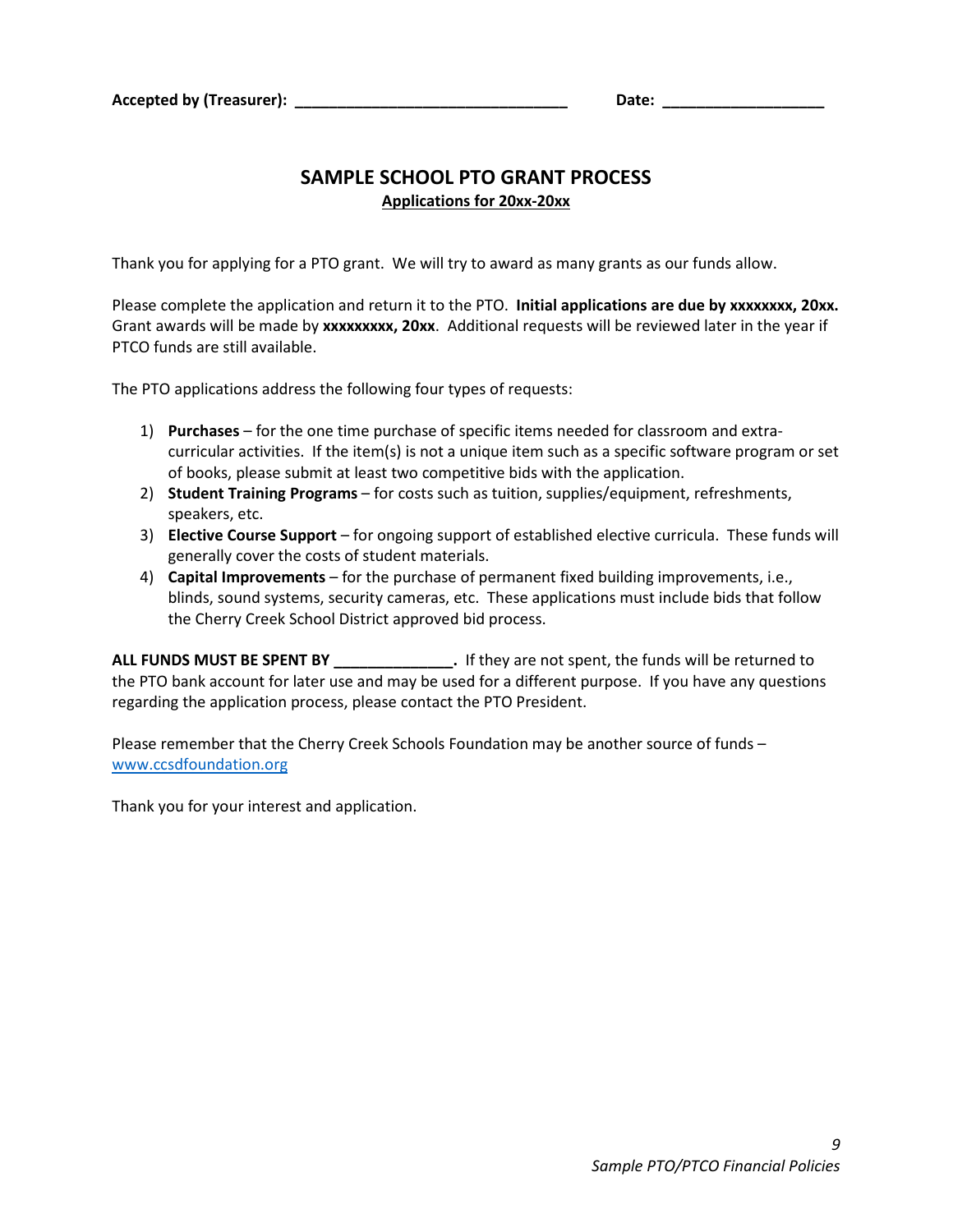## SAMPLE SCHOOL PTO GRANT PROCESS

**Grant Request Form** 

| Description of Program:                                                            |      |  |  |
|------------------------------------------------------------------------------------|------|--|--|
|                                                                                    |      |  |  |
|                                                                                    |      |  |  |
| How will this enhance or improve student performance?                              |      |  |  |
|                                                                                    |      |  |  |
|                                                                                    |      |  |  |
| Evaluation/Results:                                                                |      |  |  |
|                                                                                    |      |  |  |
|                                                                                    |      |  |  |
|                                                                                    |      |  |  |
|                                                                                    |      |  |  |
|                                                                                    |      |  |  |
|                                                                                    |      |  |  |
| Applicant's Signature                                                              | Date |  |  |
| If grant not expended as awarded, funds are to be returned to PTO and reallocated. |      |  |  |

Approved by:

Date